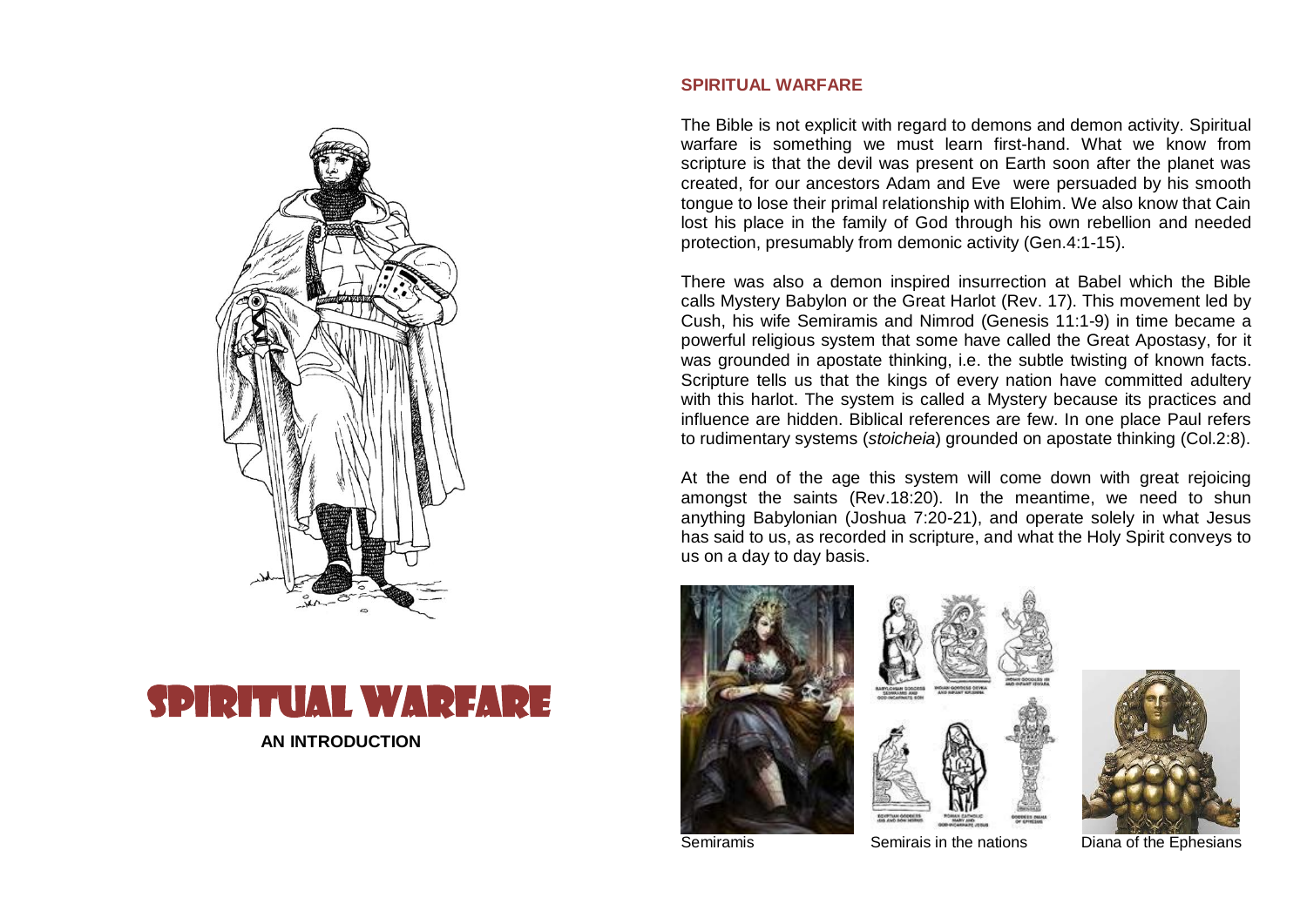



Semiramis and Nimrod in Syria Semiramus in diguise Semiramis in the Church

**PULLING DOWN THE STRONGHOLDS**

The Lord has ordained that **the pulling down of demonic strongholds and the Babylonian system is the responsibility of human agents empowered by the Holy Spirit – the sons of God**. Under the eye and the instructions of the Commander of the Lord's Host, of course, because sonship has no meaning other than obedience to the instructions of God. We are drawn to the task by the Holy Spirit, and we overcome the devil by the Blood of Jesus and the word of our testimony… and we love not our lives unto the death (Rev.12:11). Forward!

### **KNOW YOUR ENEMY**

It is clear from experience that planet Earth is the universal headquarters of Satan and his demonic horde (e.g. Rev.12:4). The question is: 'where are they?'

First of all there is the seat of Satan. The devil is not omnipresent, he has to be somewhere. At the time of Jesus he was located at Pergamum (Rev.2:13). In recent times, a number of missionaries have been informed by the Holy Spirit that he has been located at Varanasi (Benares) on the Ganges River in India. Recent information from Varanasi suggests that there may have been changes; e.g. the Temple of Shiva is now open to visitors and Christians have conducted praise services there. If Satan has moved where is he? I do not know, but what I do know is that he is a defeated foe and the time for the total destruction of his operation is with us.

Second order demons (principalities) are scattered strategically. For instance, the prince of Islam is located in Madagascar, having been carried there by Indonesian and Malay people in the  $12<sup>th</sup>$  Century AD. NB We should not be surprised that the demon is a long way from the people under its influence; demons hide because they are weak miserable creatures and very afraid of being discovered. An important principle in spiritual warfare is that *the demon is never located where the 'priests' operating under the demon's power are operating*.

Under each principality are 'powers', also strategically located. These are of three types: the Hindus call them Vishnu (the mediator = Nimrod), Shiva (the fierce god = Cush) and Devi (the woman = Semiramis). The Hindus carry the ancient knowledge in prescribing the Trinity to be Brahm, Vishnu and Shiva (God the Father, Son and Holy Spirit) but this has been corrupted by the Apostasy to be Vishnu, Shiva and Devi – the woman replacing Brahm. Every culture has a similar system; the names of the gods differ from place to place but their character is the same. In Australia we have: Rainbow Serpent sites = Nimrod; Woman sites = Semiramis; and Hidden One sites = Cush.

Ranked under the powers are the 'spirits of the air, the rulers of darkness' (Eph.6:12). These are demons that lead humans to commit acts of violence and indecency. They are of two main types: chaos spirits that break human relationships; and persuasive voices that control human thought. The Apostasy connection is to Bel the Confounder and Nebo, the Weeping Prophet. These are the demons that each of us, especially household leaders, have to deal with on a day to day basis if we want to live the ordered life prescribed by the Lord. Christian discipleship is mainly concerned with teaching people how to manage these demons. NB **Not children under 20 years**; they should live under protection (I Chronicles 27:23 and 21:1-8).

### **AUSTRALIAN ABORIGINAL SPIRITUALITY**

Australian aboriginal spirituality is an excellent example of rudimentary **apostate** understandings and practice. First of all it sees all of nature, plants, animals and humans empowered by the same great spiritual force, and this leads to the idea that humans have a moral obligation to treat everything equally. So far, so good! Secondly, they hold that there are unseen spiritual forces behind all of life that control nature and require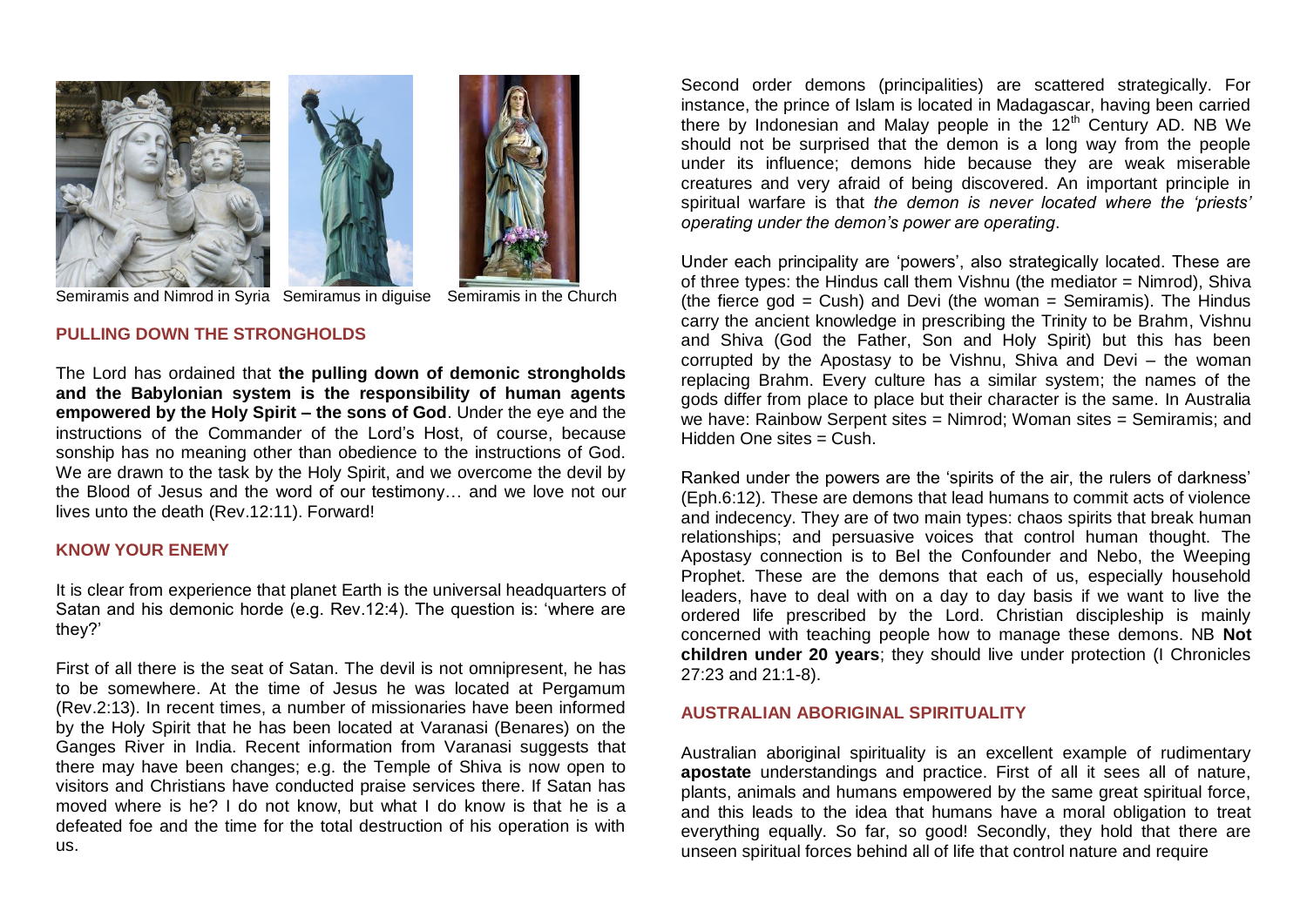ceremonies and ritual to be enacted if human needs for food and survival are to manifest. Disobedience or neglect of these rituals may result in severe discipline from the spirit world. For instance, the Rainbow Serpent Spirit is responsible for the supply of water; failure to keep the rituals may result in drought, flooding and/or the Serpent consuming those humans responsible for the neglect.

The aborigine account of creation is called "The Dreamtime". Every clan looks back to an ancestor, one of many 'heroes' of the earliest times. Such beings are thought to be part human, part plant, part reptile or another animal. In the Glasshouse Mountains area of South Eastern Queensland the hero's name is Tibrogargan and his wife's name is Beerwah. The totem of this area is the carpet snake (the name Caboolture derives from *Kabultur*, the Gubbi Gubbi word meaning 'place of the carpet snake'). At the mouth of the River Murray, in South Australia, the hero's name is Ngarrindjeri.



Rainbow Serpent painted on wall in Caboolture Hospital, Queensland

Discipline is maintained by assassins, Kurdaitcha Men (the name comes from the special feather slippers they wear). They kill people using special rods with which they penetrate the victim's heart.



Kurdaitcha Man Assassin killing a sleeping man

Each clan has a totem that reflects their hero and is responsible for caring for the flora and fauna and sacred sites within a prescribed area in which the hero ancestor is believed to have lived and moved. Each totem has a 'totem path', which begins and ends at definite places. Spiritual

management of the path is maintained by spirit men and women. All totem pathways pass through Uluru, for the fair-haired Pitjantjatjara are the High Priests of the Australian aboriginal people.

Now the spirit men cannot operate without the clan '*sheringa*', an object that has recorded on it important events in the history of the clan. Because the *sheringa* is so crucial, in times past, clan elders gave them to anthropologists like Mountford and Harney for safe keeping. Years later they were shocked to find that their *sheringas* had been placed in museums around the world and this led them to insist that the Australian Government recall all aborigine artefacts and place them back in clan hands. Once the *sheringas* were returned, the clans began building spirit centres at the ends of each totem pathway (with the help of Government funds!) and began praying the 'whiteys' out of the country! Unfortunately for them, some praying Christians had been active in pulling down the strongholds and the aborigine spirit men found that they were unable to access demon power. It is a sad fact that, on the day the Kevin Rudd apologised to the aborigine people, a *sheringa* was placed on the table in the Lower House of the Australian Parliament!!

### **ACTION PHASE**

The first thing we need to know is that God has provided **a secure fortress** for His people. That fortress is called the Household and it works this way: 'Christ is the head of every man, the head of the wife is the man and the head of Christ is God' (I Cor.11:3). This scripture is about protection – not government! Once we get this structure right we are ready for the battle when God calls us.

The second thing we need to know is that 'the weapons of our warfare are not carnal but mighty **in the Holy Ghost**', (II Cor.10:4). We cannot undertake spiritual warfare in our human ideas and methods. Firstly, we do not know what we are dealing with. Secondly, we do not know how to engage in the battle.

But we do have a few principles. The first job is to *address the strongman*, **when the Lord tells us** to do so! In 1985, Janette Mahoney and Robyn Light, two women from an assembly that my wife and I led in Adelaide for seven years, were instructed by the Lord to go to India. They were given clear advice as to where they were to go and what to do. They were shown